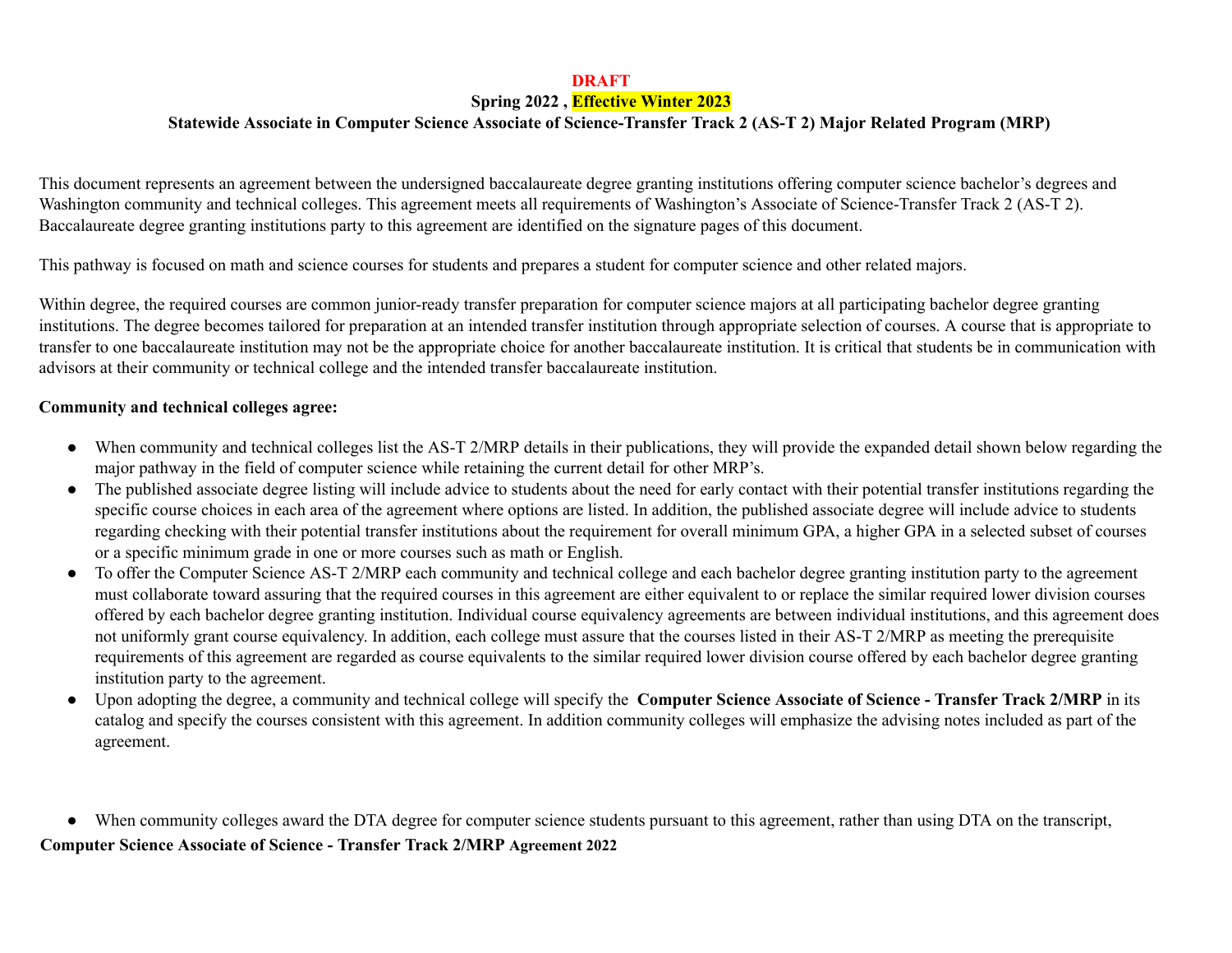colleges will designate completion as follows for clarity on the transcript and use by SBCTC for tracking reporting purposes:

- **○ Computer Science Associate of Science- Transfer Track 2/MRP**
- Intent Code:
- Exit Code:
- CIP code:
- EPC:
- If any community or technical college finds that changes to the AS-T 2/MRP are needed, they will notify the co-chairs of the Joint Transfer Council. JTC will review the changes as detailed in the "Statewide Transfer Agreement Process" found a[t](https://www.sbctc.edu/resources/documents/colleges-staff/programs-services/transfer/joint-transfer-council/statewide-transfer-agreements-process.pdf) [https://www.sbctc.edu/resources/documents/colleges-staff/programs-services/transfer/joint-transfer-council/statewide-transfer-](https://www.sbctc.edu/resources/documents/colleges-staff/programs-services/transfer/joint-transfer-council/statewide-transfer-agreements-process.pdf) agreements-process.pdf.

## **The participating bachelor degree granting institutions agree:**

- Students completing the Computer Science AS-T 2/MRP, if admitted to the bachelor degree granting institution, will be admitted with all or most prerequisites for the major completed. In addition, these students will have lower division general education courses partially completed in a manner like the partial completion by freshmen-entry students.
- **●** Participating institutions will apply up to 118 quarter credits required under this agreement to the credits required in the bachelor's degree, subject to institutional policy on the transfer of lower division credits.
- The same 2.0 GPA minimum requirement that applies to AS-T 2 in general applies to this MRP. **Computer Science programs are competitive and may require a higher GPA overall or a higher GPA in specific courses.**
- Once admitted all degree requirements must be met at the participating institution for the Computer Science major.
- Participating bachelor degree granting institutions and each community and technical college party to the agreement must collaborate toward assuring that the required courses in this agreement are either equivalent to or replace the similar required lower division courses offered by each bachelor degree granting institution. Individual course equivalency agreements are between individual institutions, and this agreement does not uniformly grant course equivalency.
- Participating institutions will each build an alert mechanism into their curriculum review process for changes related to this agreement
	- o The alert will go to the institution or sector JTC member.
	- o If the proposed change will affect lower division course taking, the JTC member will bring the issue to JTC attention for action to review or update this Major Related Program Agreement.
- Prior to making changes in the admission requirements, institutions agree to participate in the JTC-designed review process and to abide by the related implementation timelines (See

[https://www.sbctc.edu/resources/documents/colleges-staff/programs-services/transfer/joint-transfer-council/statewide-transfer-agreements-process.pdf\)](https://www.sbctc.edu/resources/documents/colleges-staff/programs-services/transfer/joint-transfer-council/statewide-transfer-agreements-process.pdf).

• This statewide process applies only to changes<sup>1</sup> in the requirements for admission to the major. References to changes do not include changes in graduation

<sup>&</sup>lt;sup>1</sup> Changes identified that have an impact on students. This statewide process comes into play when potential students need to complete specific courses not previously identified or present test results or **Computer Science Associate of Science - Transfer Track 2/MRP Agreement 2022**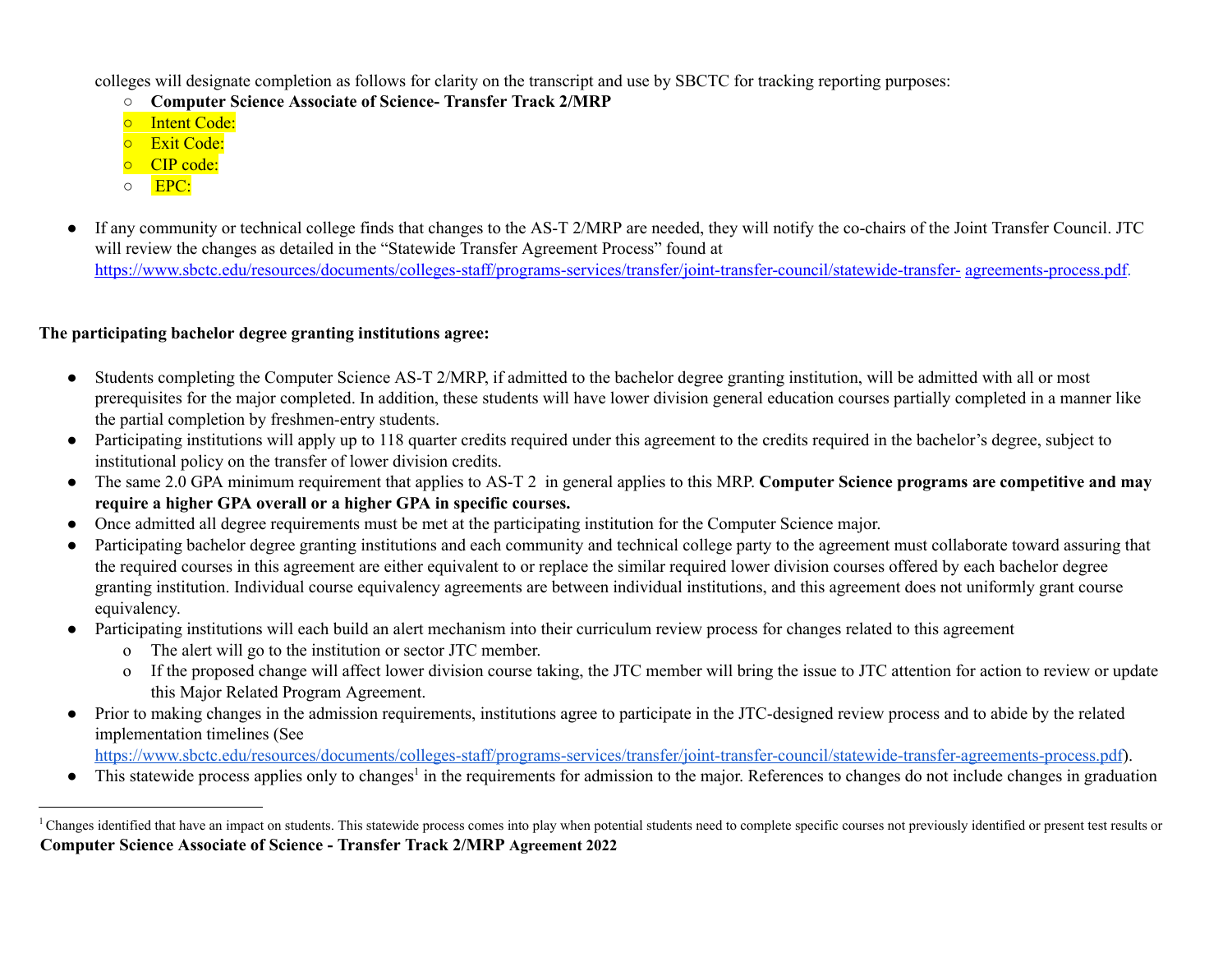requirements that are completed at the upper division level or the GPA an institution may establish for admission to a program.

### **The Joint Transfer Council (JTC) Agrees:**

- JTC will revisit the agreement in AY 2026-27
- JTC will notify the Washington Student Achievement Council (WSAC) of the review and of subsequent changes made to the agreement.

information not included in the agreement.

**Computer Science Associate of Science - Transfer Track 2/MRP Agreement 2022**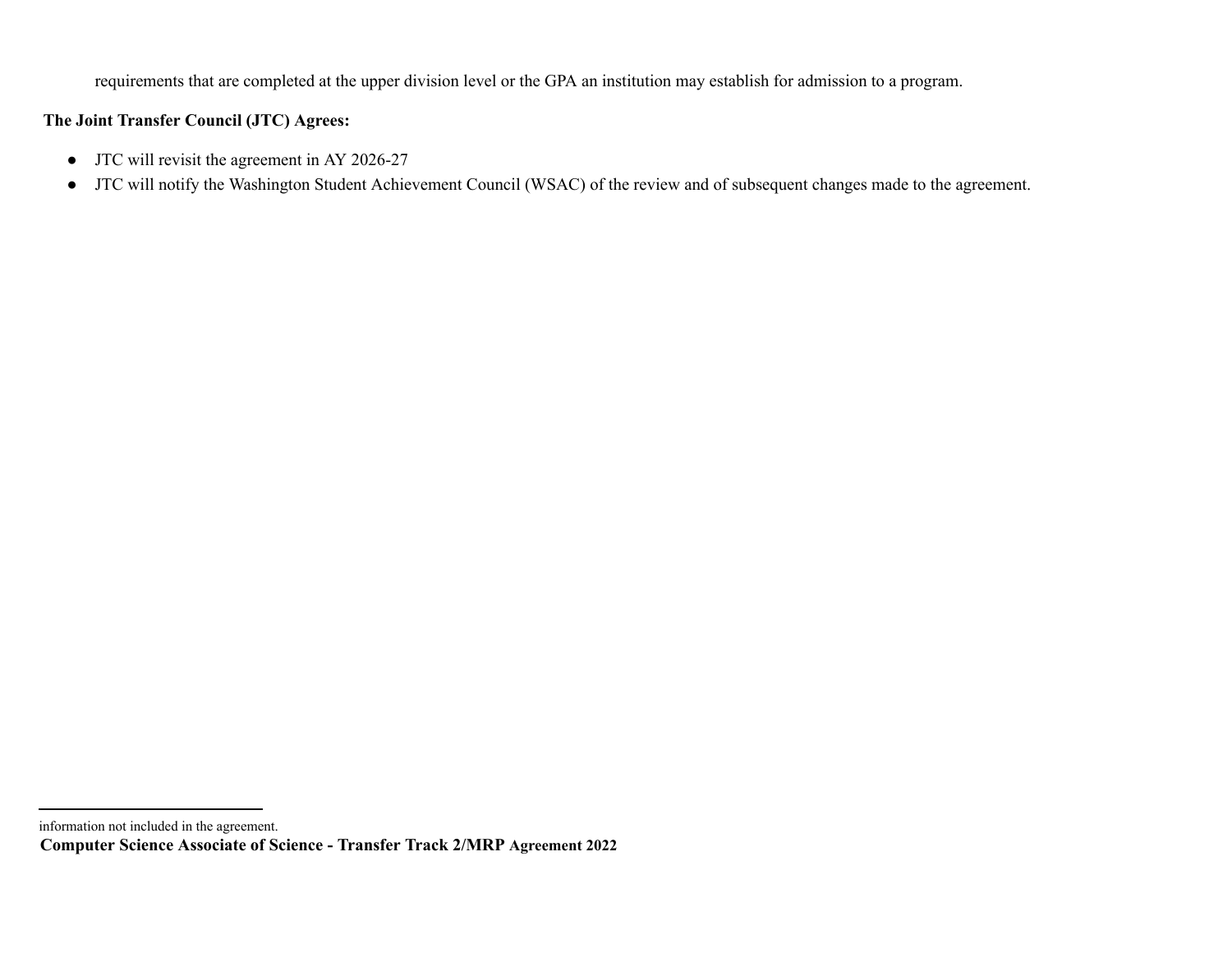| <b>Generic AS-T Track 2 Requirements</b>                                                                                                               | <b>Computer Science Pathway</b>                                                                                                                                                                                                                                                                                                                                                                                                                                                                                                                                                                                                                                                                                                                                                                                                                                                                                                                                                            |
|--------------------------------------------------------------------------------------------------------------------------------------------------------|--------------------------------------------------------------------------------------------------------------------------------------------------------------------------------------------------------------------------------------------------------------------------------------------------------------------------------------------------------------------------------------------------------------------------------------------------------------------------------------------------------------------------------------------------------------------------------------------------------------------------------------------------------------------------------------------------------------------------------------------------------------------------------------------------------------------------------------------------------------------------------------------------------------------------------------------------------------------------------------------|
| I. Be issued only to students who have earned a cumulative grade point<br>average of at least 2.0, as calculated by the degree awarding<br>institution | Minimum GPA requirements are established by each participating<br>$\bullet$<br>baccalaureate institution. Meeting the minimum GPA does not<br>guarantee admission. Computer science programs are competitive<br>and may require a higher GPA than 2.0 overall or a higher GPA in<br>specific courses.<br>Students must apply to graduate at the community or technical<br>college to be awarded the AS-T 2/MRP.<br>Students are strongly encouraged to enroll in math and science<br>sequence courses at a single institution and, if possible, not break<br>up sequenced courses between institutions.<br>Certain institutions may have additional "university-specific"<br>requirements for admission to the institution that are not<br>prerequisites specifically identified in the AS-T Track 2<br>requirements.<br>Students should contact potential transfer institutions early<br>regarding the specific course choices in each area of the agreement<br>where options are listed. |
| hours of transferable credit including:<br>II. Be based on 90 quarter                                                                                  | <b>Total Credits: 90-118 quarter credits</b>                                                                                                                                                                                                                                                                                                                                                                                                                                                                                                                                                                                                                                                                                                                                                                                                                                                                                                                                               |
|                                                                                                                                                        |                                                                                                                                                                                                                                                                                                                                                                                                                                                                                                                                                                                                                                                                                                                                                                                                                                                                                                                                                                                            |
| A. Communication Skills (5 credits)                                                                                                                    | <b>Communication Skills (5 credits)</b>                                                                                                                                                                                                                                                                                                                                                                                                                                                                                                                                                                                                                                                                                                                                                                                                                                                                                                                                                    |
| Minimum 5 quarter credits in college-level composition course.                                                                                         | 5 quarter credits English Composition (ENGL& 101)                                                                                                                                                                                                                                                                                                                                                                                                                                                                                                                                                                                                                                                                                                                                                                                                                                                                                                                                          |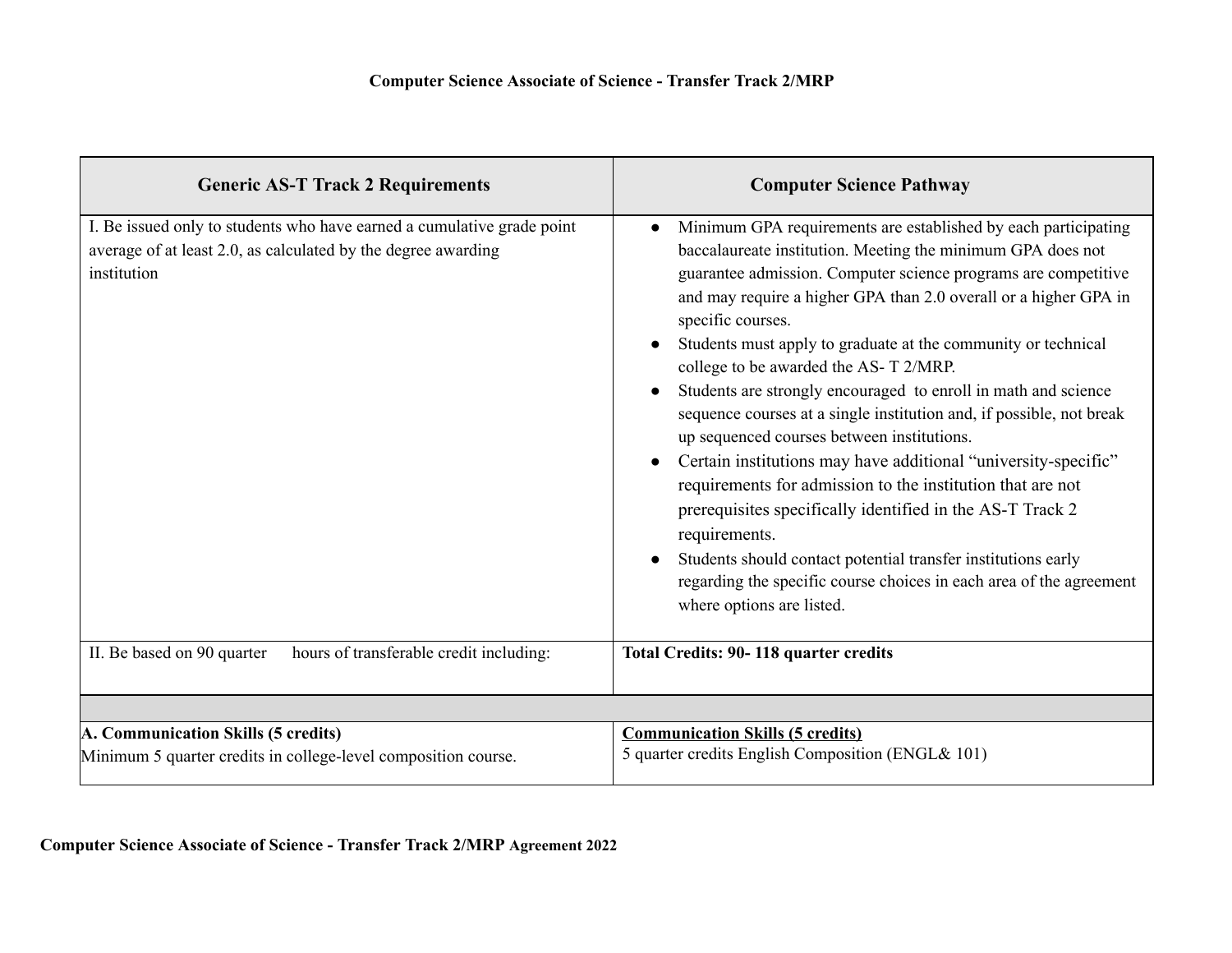| <b>B.</b> Mathematics (10 credits)                                            | <b>Mathematics (10 credits)</b>                                                           |  |  |  |
|-------------------------------------------------------------------------------|-------------------------------------------------------------------------------------------|--|--|--|
| Two courses (10 credits) required at or above introductory calculus level.    | 5 quarter credits mathematics - Calculus I (MATH& 151)                                    |  |  |  |
| Note: See Pre-Major Program math requirement.                                 | 5 quarter credits mathematics - Calculus II (MATH& 152)                                   |  |  |  |
|                                                                               |                                                                                           |  |  |  |
|                                                                               |                                                                                           |  |  |  |
| C. Humanities and Social Science (15 credits)                                 | <b>Humanities and Social Science (15 credits)</b>                                         |  |  |  |
| Minimum 5 credits in Humanities. Minimum 5 credits in Social Science.         | 5 quarter credits in humanities                                                           |  |  |  |
| Additional 5 credits in either Humanities or Social Science for a total of 15 | 5 quarter credits in social science                                                       |  |  |  |
| credits.                                                                      | 5 quarter credits in either humanities or social science.                                 |  |  |  |
|                                                                               |                                                                                           |  |  |  |
|                                                                               | Humanities Advising Recommendations:                                                      |  |  |  |
|                                                                               |                                                                                           |  |  |  |
|                                                                               | Gonzaga - Intro to Literature                                                             |  |  |  |
|                                                                               | Whitworth - A course in the Fine Arts                                                     |  |  |  |
|                                                                               |                                                                                           |  |  |  |
|                                                                               | Social Science Advising Recommenations:                                                   |  |  |  |
|                                                                               |                                                                                           |  |  |  |
|                                                                               | $\underline{EWU}$ – Introductory Ethics (PHIL 212) – 5 credits                            |  |  |  |
|                                                                               | UW All Campuses - Sociology 101 (SOC& 101) - 5 credits                                    |  |  |  |
|                                                                               | <b>WSU All Campuses-Macro or Microeconomics (ECON&amp; 201</b><br>or ECON& 202)-5 credits |  |  |  |
|                                                                               | Whitworth - A course fulfilling "American Diversity"                                      |  |  |  |
|                                                                               |                                                                                           |  |  |  |
|                                                                               |                                                                                           |  |  |  |
|                                                                               |                                                                                           |  |  |  |
|                                                                               |                                                                                           |  |  |  |
|                                                                               |                                                                                           |  |  |  |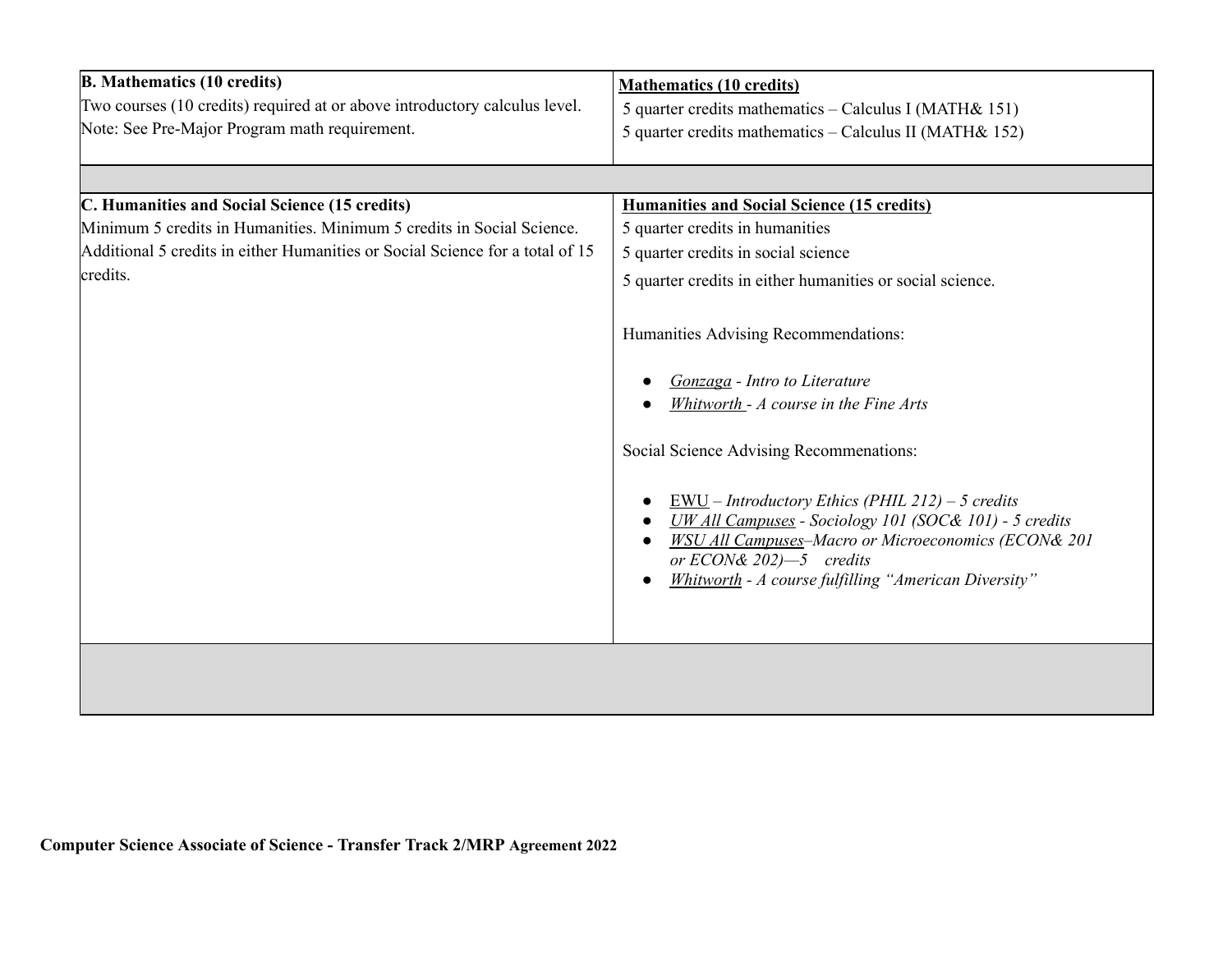| D. Pre-Major Program (25 credits) $^2$                                   |                                                                    |  |  |
|--------------------------------------------------------------------------|--------------------------------------------------------------------|--|--|
| $D.13$ . Physics (15 credits) (calculus-based or non-calculus-based)     | Physics (15 -18 credits)                                           |  |  |
| sequence including laboratory.                                           | 5 quarter credits - Physics I with lab (PHYS& 221)                 |  |  |
|                                                                          | 5 quarter credits - Physics II with lab (PHYS& 222)                |  |  |
|                                                                          | 5 quarter credits - Physics III with lab (PHYS& 223)               |  |  |
|                                                                          | Or                                                                 |  |  |
|                                                                          | 6 quarter credits - Physics I with lab (PHYS& 231 and PHYS& 241)   |  |  |
|                                                                          | 6 quarter credits - Physics II with lab (PHYS& 232 and PHYS& 242)  |  |  |
|                                                                          | 6 quarter credits - Physics III with lab (PHYS& 233 and PHYS& 243) |  |  |
| D.2. Chemistry with laboratory (5 credits)                               | Science (5 credits)                                                |  |  |
| Required for Engineering majors. Other majors should select 5 credits of | 5 quarter credits - Science based on advising w/lab                |  |  |
| science based on advising                                                |                                                                    |  |  |
| D.3. Mathematics (5 credits)                                             | <b>Mathematics (5 -10credits)</b>                                  |  |  |
| Third quarter calculus or approved statistics course chosen with the     | 5-10 quarter credits - Calculus III (MATH& 153 and MATH&           |  |  |
| help of an advisor based on the requirements of the specific discipline  | 254 or MATH& 163)                                                  |  |  |
| at the baccalaureate institution the student plans to attend.            |                                                                    |  |  |
|                                                                          |                                                                    |  |  |
| E. <sup>4</sup> Remaining Credits (35 credits)                           | <b>Remaining Credits (35 - 55 credits)</b>                         |  |  |
| Remaining credits should be planned with the help of an advisor          |                                                                    |  |  |
| based on the requirements of the specific discipline at the              | <b>Required</b>                                                    |  |  |
| baccalaureate institution the student selects to attend.                 | 5 quarter credits Computer Programming I                           |  |  |
|                                                                          | 5 quarter credits Computer Programming II                          |  |  |

 $2$  Courses taken under D. above must come from the Intercollege Relations Commission (ICRC) Handbook's "Courses Generally Accepted in Transfer" list in order to count as GERs/GURs at the receiving institution. A graduate who has earned the Associate of Science Transfer degree will be required to complete only such additional lower division general education courses at the receiving four-year institutions of higher education as would have been required to complete the DTA Associate degree. Additional degree requirements such as cultural diversity requirements and foreign language requirements, as required by the receiving institution, must be met prior to the completion of a baccalaureate degree.

<sup>&</sup>lt;sup>3</sup> Students should be advised that some baccalaureate institutions require physics with calculus to meet D.1.

<sup>&</sup>lt;sup>4</sup> A maximum of five (5) credits from the ICRC Handbook's "Restricted Subject Areas for Transfer" list will be accepted in the remaining credits category (E. above).

**Computer Science Associate of Science - Transfer Track 2/MRP Agreement 2022**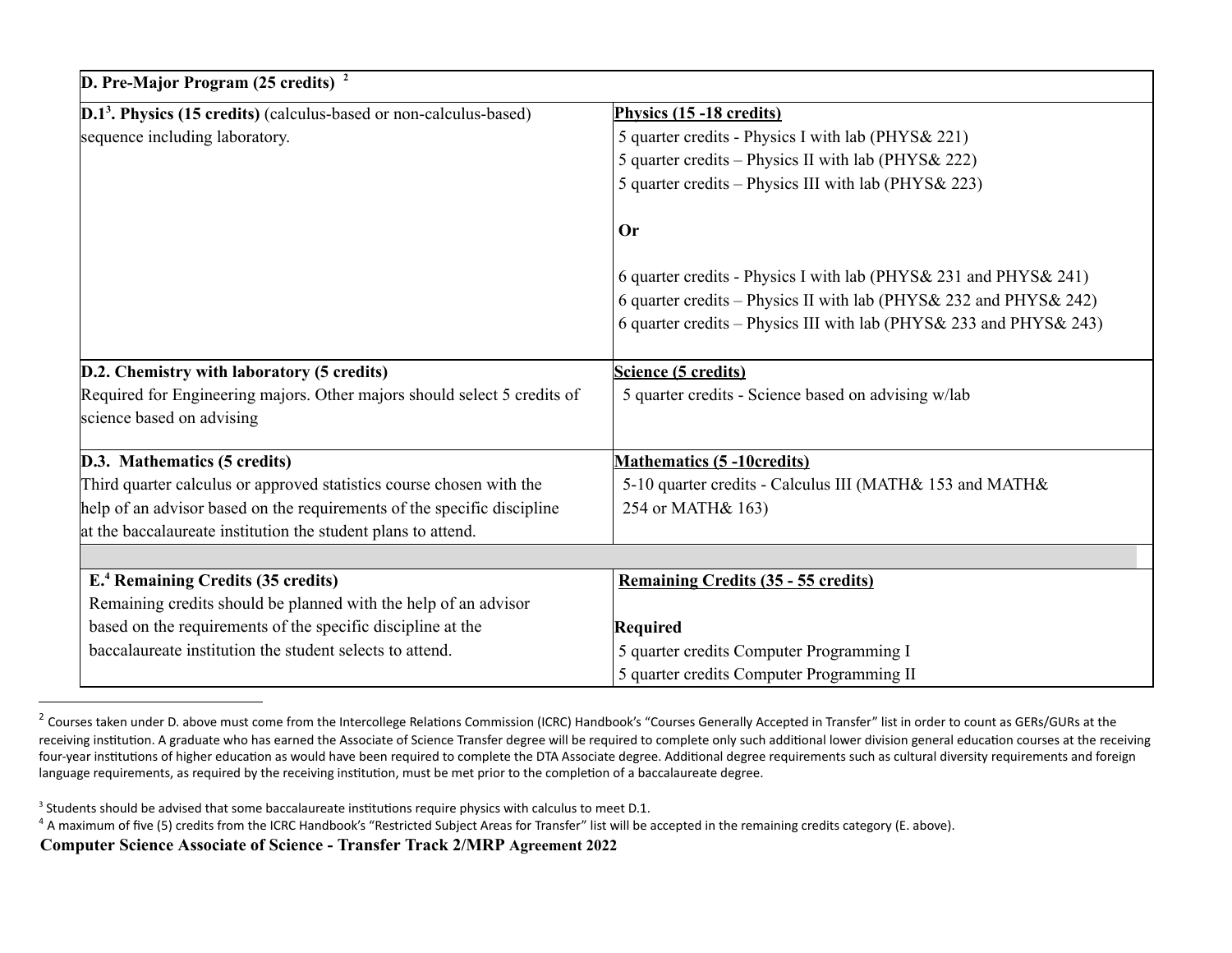| Note: See baccalaureate degree granting institution programming language      |
|-------------------------------------------------------------------------------|
| requirements in Appendix A.                                                   |
| <b>Remaining Credits</b>                                                      |
| Remaining credits should be planned with the help of an advisor based on      |
| the requirements of the intended transfer baccalaureate institution. Select a |
| minimum of 5 courses.                                                         |
| <b>Advanced Data Structures</b>                                               |
| Calculus IV                                                                   |
| Computer Architecture                                                         |
| Computer Organization/Design                                                  |
| Data Structures                                                               |
| Differential Equations                                                        |
| Digital Logic                                                                 |
| Discrete Math                                                                 |
| Discrete Structures                                                           |
| General Biology $I + lab$                                                     |
| General Chemistry I w/lab                                                     |
| General Chemistry II w/lab                                                    |
| Introduction to Computer Architecture                                         |
| Linear Algebra                                                                |
| Programming Tools                                                             |
| Statistics Calculus based                                                     |
| <b>Technical Writing</b>                                                      |
|                                                                               |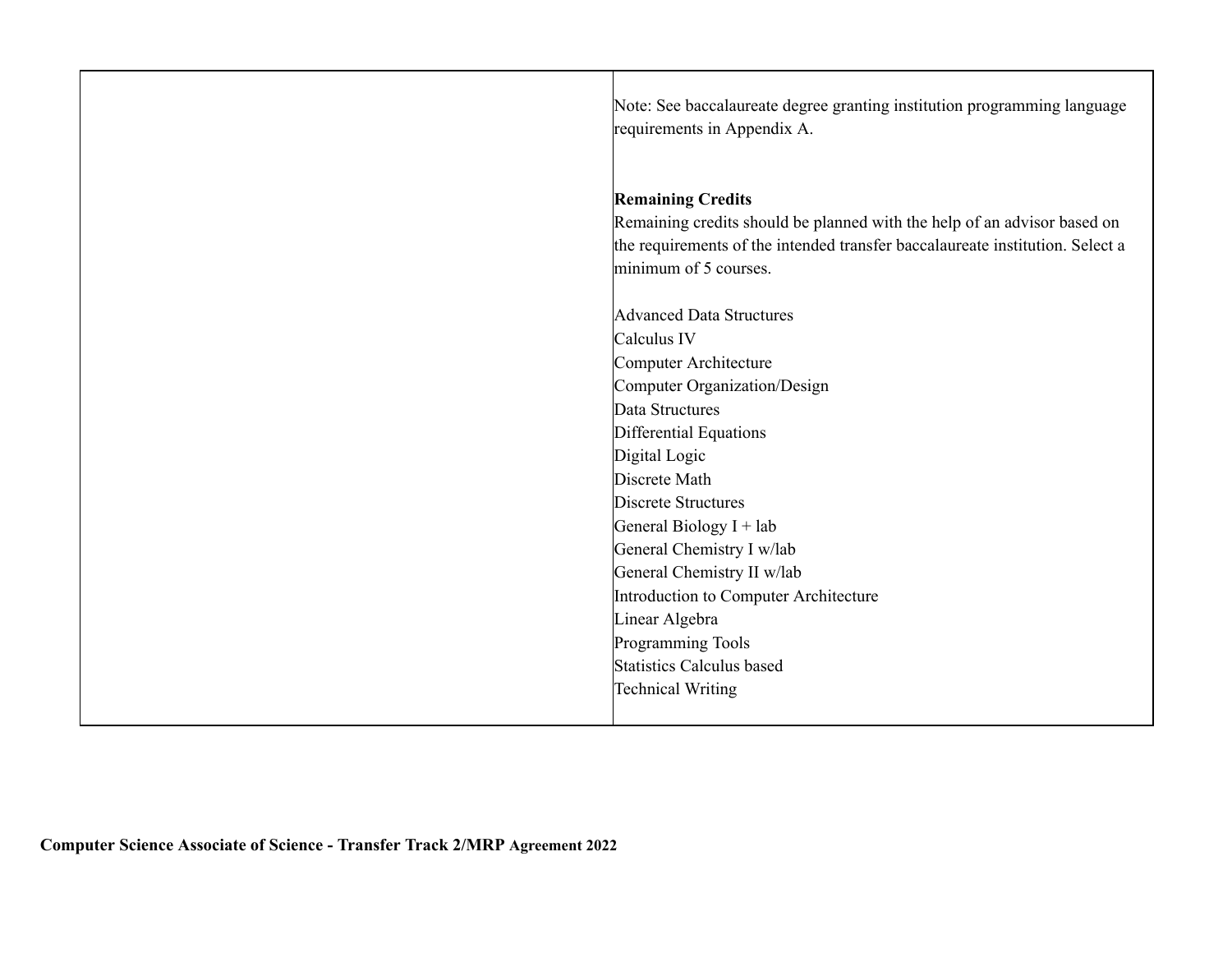### **Appendix A**

# **Baccalaureate Degree Granting Institution - Programming Language Requirements**

The number of required courses denotes the number of courses required in a single language. If a single language is not identified, then the institution requires two courses in any one of the programming languages marked with an "X".

| <b>Institution</b>                         | <b>Required # of Courses</b>                                                      | $\mathbf C$ | C Sharp | $C++$       | Java        |
|--------------------------------------------|-----------------------------------------------------------------------------------|-------------|---------|-------------|-------------|
| Central Washington University              | Two                                                                               |             |         |             | X           |
| Eastern Washington University              | Two                                                                               |             |         | X           | X           |
| The Evergreen State College                | Two                                                                               |             |         | X           | $\mathbf X$ |
| Gonzaga University                         | Two                                                                               |             |         | X           | X           |
| Heritage University                        | Two                                                                               |             |         |             | X           |
| Pacific Lutheran University                | Two                                                                               |             |         | X           | X           |
| Seattle Pacific University                 | Two                                                                               |             |         | X           | X           |
| Seattle University                         | Two                                                                               |             |         | $\mathbf X$ | $\mathbf X$ |
| University of Washington, Bothell          | Two in one language.                                                              |             | X       | X           | X           |
| University of Washington, Seattle          | Two                                                                               |             |         |             | X           |
| University of Washington, Tacoma           | One course in Java.                                                               | X           | X       | X           | $\mathbf X$ |
| Washington State University - All Campuses | Two                                                                               | X           |         | X           |             |
| Western Washington University              | Two. Note several upper division courses required for graduation<br>require Java. |             |         | X           | $\mathbf X$ |
| Whitworth University                       | Two                                                                               |             |         | X           | X           |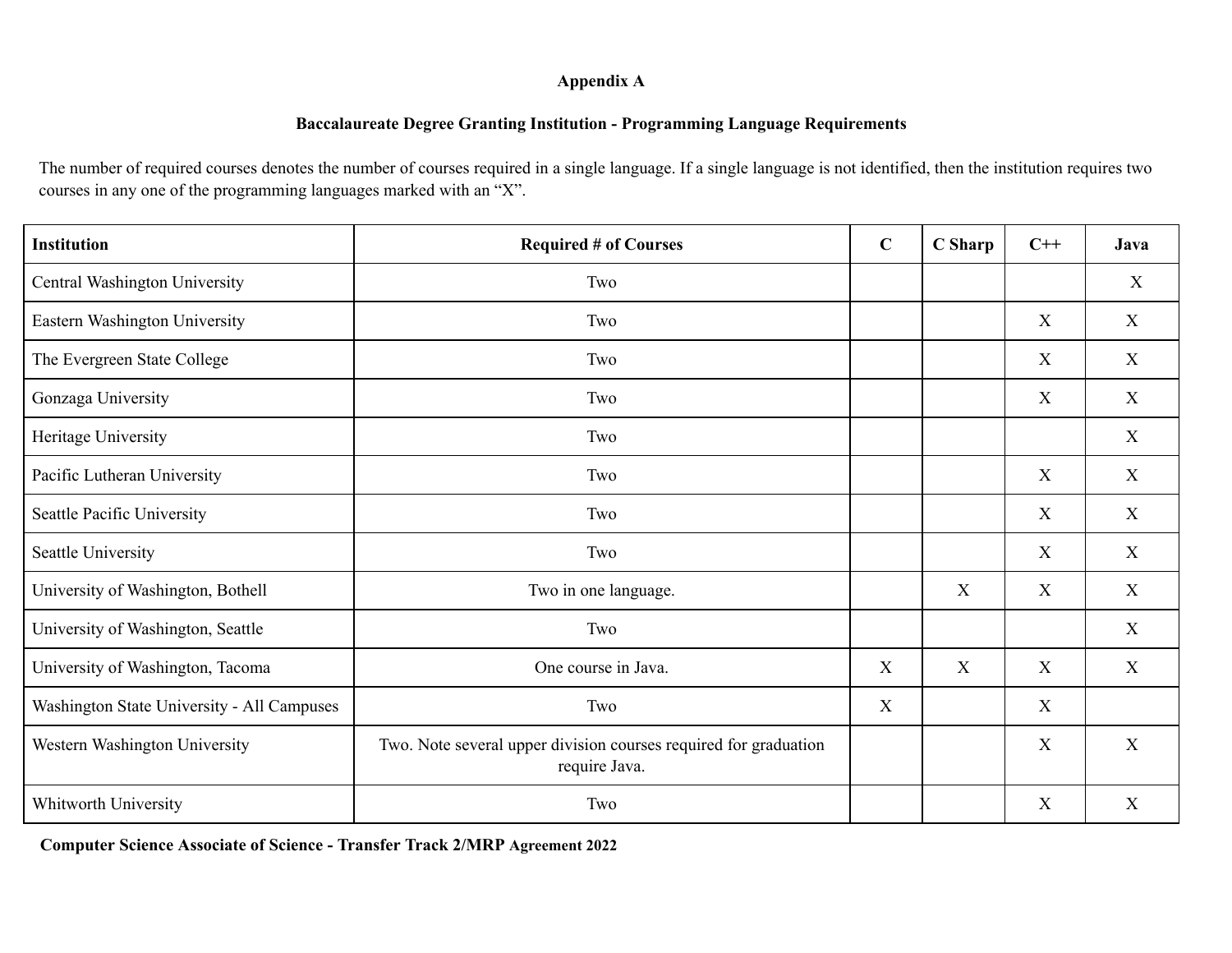# **Statewide Associate in Computer Science DTA Major Related Program (MRP) Agreement**

### **Participants to the Agreement**

The Joint Transfer Council (JTC) reviewed this agreement and forwarded it for approval by the chief academic officers of the public and independent baccalaureate institutions offering computer sciences bachelor's degrees and by the Deputy Executive Director of Education for the State Board for Community and Technical Colleges representing the public community and technical colleges.

# **On behalf of the Washington State Community and Technical Colleges**

X, Deputy Executive Director, Date, Signature

### **Community and Technical College Computer Science Bachelor of Science Participants to the Agreement**

Name, Title, Date, Signature

**Public and Private Baccalaureate Institution Participatns to the Agreement** Name, Title, Date, Signature